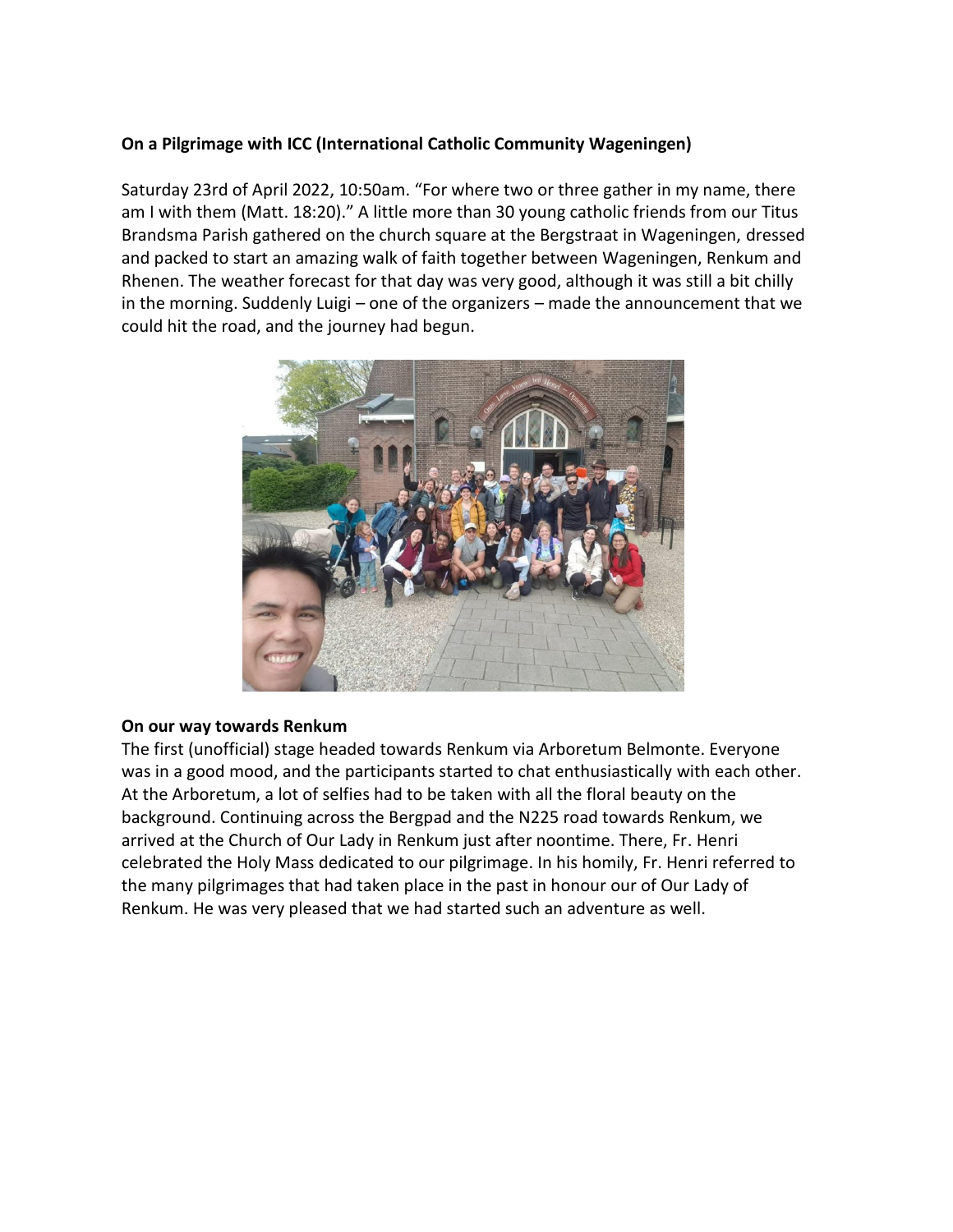

# **In silence throughout the flood plains**

After a nutritious lunch and a group picture in front of the church, the first official stage of the pilgrimage had started. In two groups, one led Luigi and the other by Maurizio, we continued our journey through the flood plains between Renkum and Wageningen and partly across the Bergpad again. Special about this stage was that it was done in silence. As one participant stated: "The moments of silence during the pilgrimage reminded me of my true identity of being a child of God. From this realization I felt oneness with my fellow pilgrims and the beautiful nature surrounding us, created by the Divine creative intelligence, which is God the Holy Spirit."

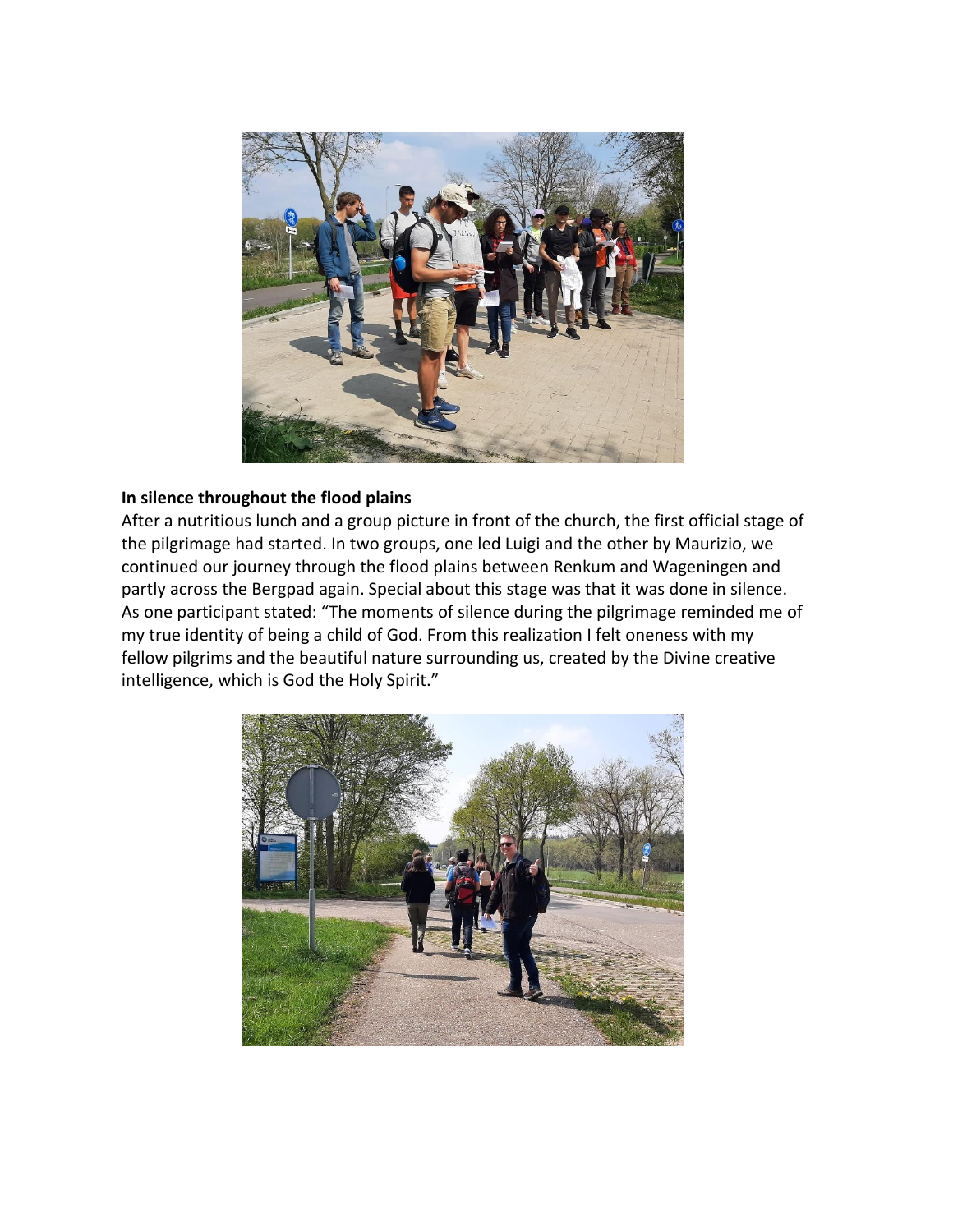### **Across the dike towards the Gedachtenis-church in Rhenen**

Next, as excited as children, we took the ferry between Wageningen and Randwijk, and continued across the dike towards Opheusden. For many, this was quite a long stretch. Therefore, we finally enjoyed a well-deserved break close to the ferry between Opheusden and the Blaauwe Kamer. After this break we started our final stage of the pilgrimage by taking that ferry and walking the gravel path between the Grebbeberg and the river towards the Gedachtenis-church in Rhenen. This final stage was completed in couples, in which even more profound conversations took place about our relationship with Jesus, our faith and our lives in general. This oftentimes led to touching moments, such as when two good friends Giulia and Andrea hugged and comforted one another after sharing some beautiful things with each other.



### **Magnificat and Rosary**

And what an achievement it was when most of the group arrived at the Gedachtenischurch in Rhenen! There, the Magnificat and a Tenth of the Rosary was prayed to thank the Lord for the amazing experience on that day. For many, it really felt like crossing the goal of an insightful spiritual marathon. As organizers Luigi and Maurizio stated: "We